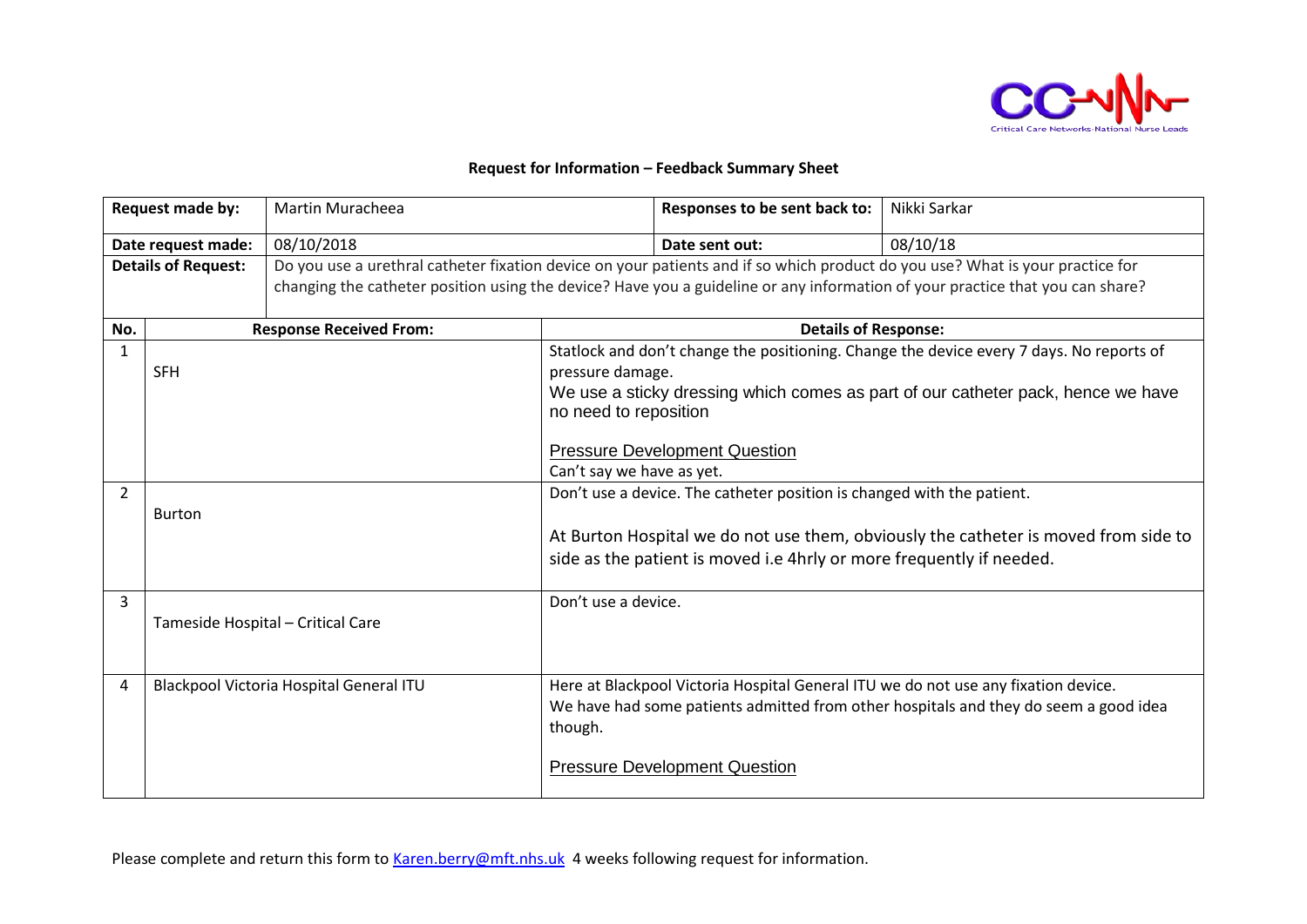

| anything problematic.<br>Don't use a device<br>5<br>Liverpool Heart and Chest<br>Liverpool heart and chest hospital does not use such device. I think whiston use them.<br><b>Pressure Development Question</b><br>We do have issues from time to time and decided to use white paraffin to the tip of<br>the penis to prevent any damage. We do find this is effective<br>6<br>East Lancashire Hospital<br>unit.<br><b>Pressure Development Question</b><br>No we have no incidence of this on the unit however we do have dressings available should<br>we need.<br>we use a picc fixation dressing to keep the catherter off the skin should we need to.<br>Don't use a device.<br>Macclesfield<br>7<br><b>Pressure Development Question</b><br>No reported problems with pressure damage.<br>Don't use a device.<br>8<br>Warrington & Halton<br>our devices and move position at least 2 hourly.<br><b>Pressure Development Question</b><br>We haven't had any incidents of pressure related damage. |  |                                                                                              |
|----------------------------------------------------------------------------------------------------------------------------------------------------------------------------------------------------------------------------------------------------------------------------------------------------------------------------------------------------------------------------------------------------------------------------------------------------------------------------------------------------------------------------------------------------------------------------------------------------------------------------------------------------------------------------------------------------------------------------------------------------------------------------------------------------------------------------------------------------------------------------------------------------------------------------------------------------------------------------------------------------------|--|----------------------------------------------------------------------------------------------|
|                                                                                                                                                                                                                                                                                                                                                                                                                                                                                                                                                                                                                                                                                                                                                                                                                                                                                                                                                                                                          |  | Only very occasionally as we tend to have a look when we roll and wash keeping an eye on     |
|                                                                                                                                                                                                                                                                                                                                                                                                                                                                                                                                                                                                                                                                                                                                                                                                                                                                                                                                                                                                          |  |                                                                                              |
|                                                                                                                                                                                                                                                                                                                                                                                                                                                                                                                                                                                                                                                                                                                                                                                                                                                                                                                                                                                                          |  |                                                                                              |
|                                                                                                                                                                                                                                                                                                                                                                                                                                                                                                                                                                                                                                                                                                                                                                                                                                                                                                                                                                                                          |  |                                                                                              |
|                                                                                                                                                                                                                                                                                                                                                                                                                                                                                                                                                                                                                                                                                                                                                                                                                                                                                                                                                                                                          |  |                                                                                              |
|                                                                                                                                                                                                                                                                                                                                                                                                                                                                                                                                                                                                                                                                                                                                                                                                                                                                                                                                                                                                          |  |                                                                                              |
|                                                                                                                                                                                                                                                                                                                                                                                                                                                                                                                                                                                                                                                                                                                                                                                                                                                                                                                                                                                                          |  | At ELHT we do not currently use any uretheral catheter fixation devices on our critical care |
|                                                                                                                                                                                                                                                                                                                                                                                                                                                                                                                                                                                                                                                                                                                                                                                                                                                                                                                                                                                                          |  |                                                                                              |
|                                                                                                                                                                                                                                                                                                                                                                                                                                                                                                                                                                                                                                                                                                                                                                                                                                                                                                                                                                                                          |  |                                                                                              |
|                                                                                                                                                                                                                                                                                                                                                                                                                                                                                                                                                                                                                                                                                                                                                                                                                                                                                                                                                                                                          |  |                                                                                              |
|                                                                                                                                                                                                                                                                                                                                                                                                                                                                                                                                                                                                                                                                                                                                                                                                                                                                                                                                                                                                          |  |                                                                                              |
|                                                                                                                                                                                                                                                                                                                                                                                                                                                                                                                                                                                                                                                                                                                                                                                                                                                                                                                                                                                                          |  |                                                                                              |
|                                                                                                                                                                                                                                                                                                                                                                                                                                                                                                                                                                                                                                                                                                                                                                                                                                                                                                                                                                                                          |  |                                                                                              |
|                                                                                                                                                                                                                                                                                                                                                                                                                                                                                                                                                                                                                                                                                                                                                                                                                                                                                                                                                                                                          |  |                                                                                              |
|                                                                                                                                                                                                                                                                                                                                                                                                                                                                                                                                                                                                                                                                                                                                                                                                                                                                                                                                                                                                          |  |                                                                                              |
|                                                                                                                                                                                                                                                                                                                                                                                                                                                                                                                                                                                                                                                                                                                                                                                                                                                                                                                                                                                                          |  |                                                                                              |
|                                                                                                                                                                                                                                                                                                                                                                                                                                                                                                                                                                                                                                                                                                                                                                                                                                                                                                                                                                                                          |  | We do not use any catheter fixation devices, We complete the SKINN bundles and check all     |
|                                                                                                                                                                                                                                                                                                                                                                                                                                                                                                                                                                                                                                                                                                                                                                                                                                                                                                                                                                                                          |  |                                                                                              |
|                                                                                                                                                                                                                                                                                                                                                                                                                                                                                                                                                                                                                                                                                                                                                                                                                                                                                                                                                                                                          |  |                                                                                              |
|                                                                                                                                                                                                                                                                                                                                                                                                                                                                                                                                                                                                                                                                                                                                                                                                                                                                                                                                                                                                          |  |                                                                                              |
|                                                                                                                                                                                                                                                                                                                                                                                                                                                                                                                                                                                                                                                                                                                                                                                                                                                                                                                                                                                                          |  |                                                                                              |
| 9<br>Lancashire Hospital                                                                                                                                                                                                                                                                                                                                                                                                                                                                                                                                                                                                                                                                                                                                                                                                                                                                                                                                                                                 |  | We do use Cather fixation devices & these are included in our catheter insertion packs. The  |

Please complete and return this form to [Karen.berry@mft.nhs.uk](mailto:Karen.berry@mft.nhs.uk) 4 weeks following request for information.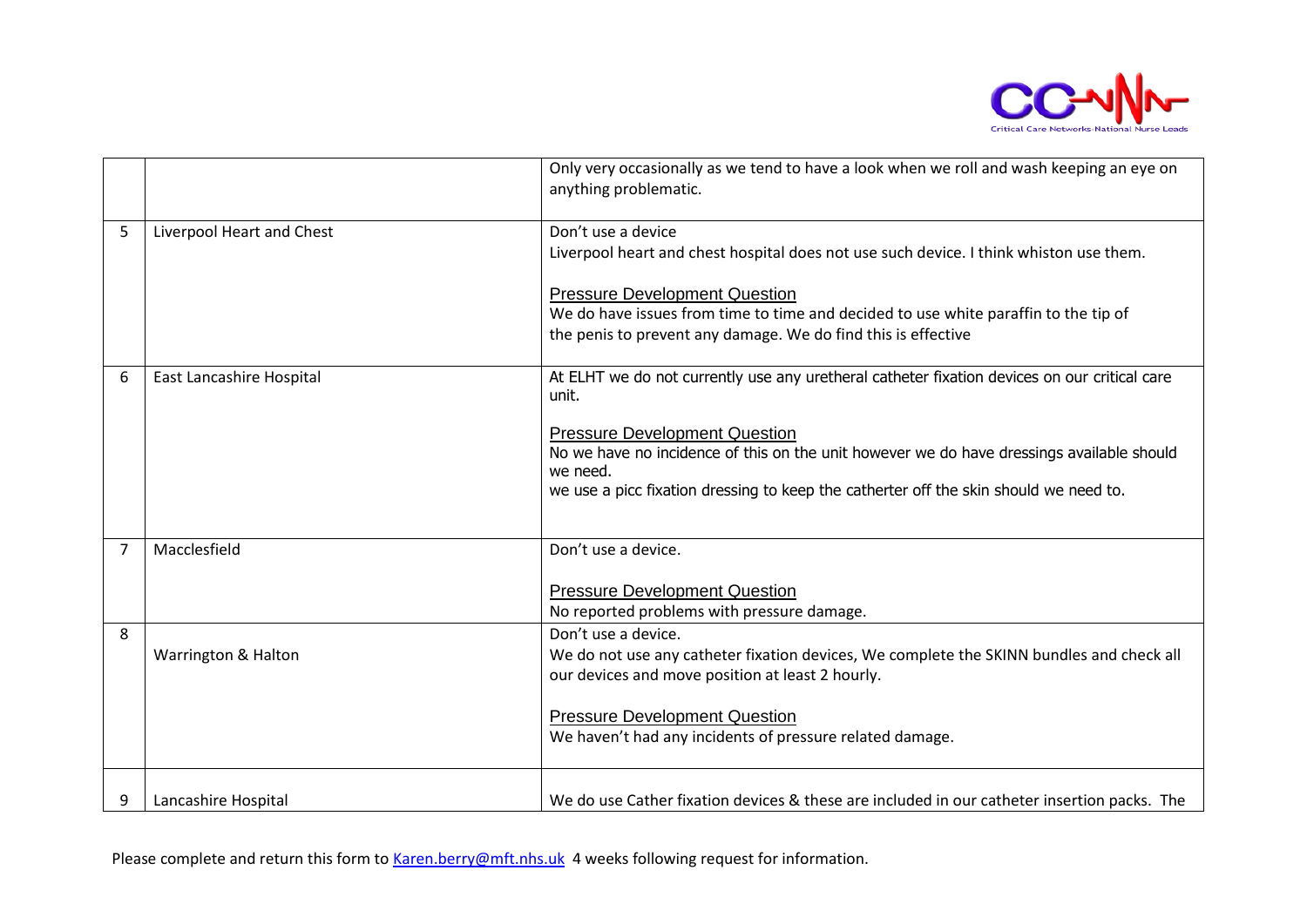

|    |                                    | policy just says to use them but doesn't state how often their position should be<br>changed. However they are difficult to get on & off the leg as they are very sticky & require<br>alcohol wipes to remove them. They are a 'Stat lock Device'.<br>In practice they are not very well received & are often not used.<br><b>Pressure Development Question</b><br>No pressure damage as aware of. |
|----|------------------------------------|----------------------------------------------------------------------------------------------------------------------------------------------------------------------------------------------------------------------------------------------------------------------------------------------------------------------------------------------------------------------------------------------------|
| 10 | Scarborough                        | At the Scarborough Site we used to use a catheter fixation device (STATLOCK) however<br>following a NPSA we were advised to stop using these due to an increased risk/incidence of<br>pressure ulcer formation, thus we no longer use a fixation device.                                                                                                                                           |
| 11 | Cheshire                           | We don't have any, sorry.<br><b>Pressure Development Question</b><br>No we do not get any problems.<br>I have worked here for over 6 years now and no problems.                                                                                                                                                                                                                                    |
| 12 | <b>Medway NHS Foundation Trust</b> | We do not use any fixation device but we do document every 2 hours: Devices not in contact<br>with skin.<br><b>Pressure Development Question</b>                                                                                                                                                                                                                                                   |
| 13 | <b>Oxford University Hospitals</b> | We currently don't use any urinary catheter fixation devices on Neuro ICU OUH.<br><b>Pressure Development Question</b><br>No, we never had any case of pressure damage related to urinary catheter in here.                                                                                                                                                                                        |
| 14 | <b>Frimley Park</b>                | We do use Catheter Straps but mainly once our patients are able to get out of bed                                                                                                                                                                                                                                                                                                                  |

Please complete and return this form to [Karen.berry@mft.nhs.uk](mailto:Karen.berry@mft.nhs.uk) 4 weeks following request for information.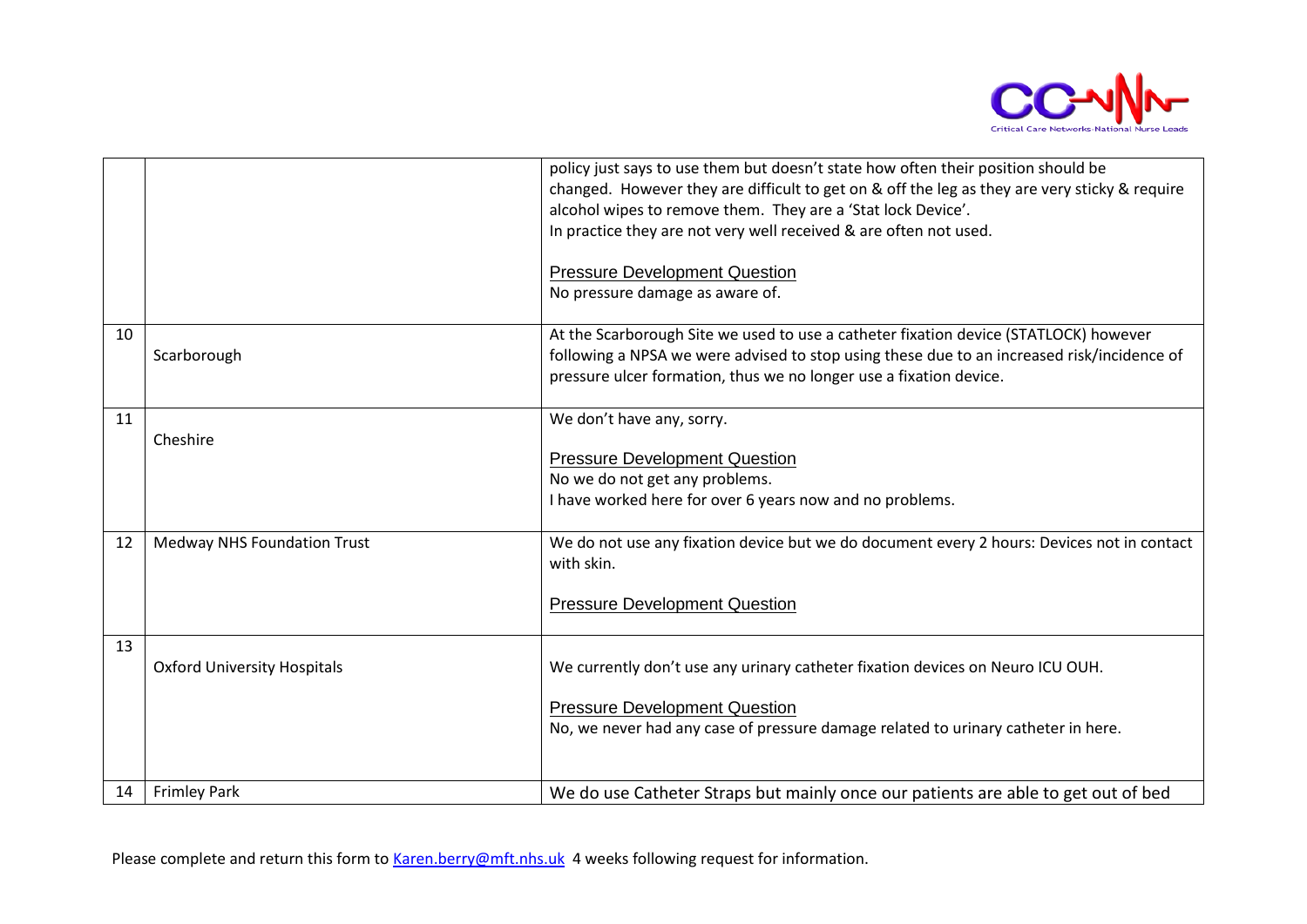

|    |                                 | and become mobile. Sometimes we will use them to secure and protect the<br>catheter if the patients become delirious and confused.                                                                                                                                                                                                                                                   |
|----|---------------------------------|--------------------------------------------------------------------------------------------------------------------------------------------------------------------------------------------------------------------------------------------------------------------------------------------------------------------------------------------------------------------------------------|
|    |                                 | We would generally change the position of the strap depending on which side of the<br>bed the urometer is placed and this is generally with repositioning of the patient.                                                                                                                                                                                                            |
|    |                                 | We currently have no guideline or information of our practice.                                                                                                                                                                                                                                                                                                                       |
|    |                                 | The fixation product we use is either UGO Fix or Great Bear. There is no preference<br>for which product we use, we use what ever our stock department give us.                                                                                                                                                                                                                      |
|    |                                 | <b>Pressure Development Question</b><br>No I haven't seen any pressure damage to the Urethra. The only time I have seen<br>pressure damage is in my Urology days when I was a HCA on our Urology unit here at<br>Frimley park. Urethra damage was seen only occasionally when three way catheters<br>were insitu for bladder irrigation, but we usually fixed them with a leg strap. |
| 15 | Stoke Mandeville & Wyecombe     | In Stoke Mandeville and Wycombe ICU's (Buckinghamshire NHS Trust) we do not use a<br>catheter fixation device at all on our patients with catheters.                                                                                                                                                                                                                                 |
|    |                                 | <b>Pressure Development Question</b><br>I am not aware of any pressure ulcer issues or problems for male patients.                                                                                                                                                                                                                                                                   |
| 16 | University Hospital Southampton | We use a G strap and the trust policy states it should be used on all patients. This is audited<br>once a month<br>We do not have a set guide on when it should be changed over but staff tend to do this<br>when they turn the patient                                                                                                                                              |